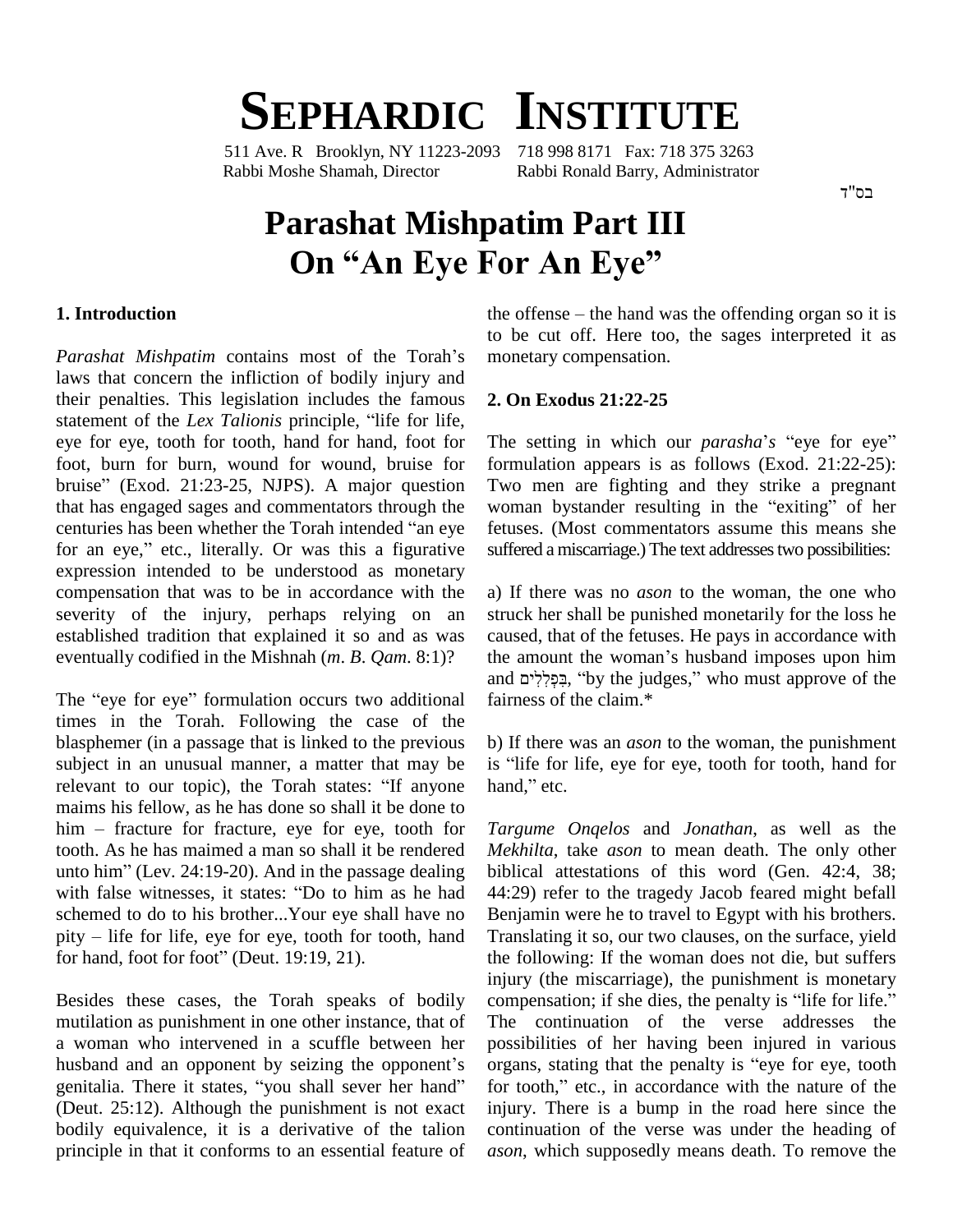bump, others translate *ason* as referring to physical calamity, whether death or bodily injury.

There is another difficulty. The first case had already and r<br>There is another difficulty. The first case had already compe-<br>addressed an aspect of injury – the miscarriage – and and lo There is another difficulty. The first case had already compaddressed an aspect of injury – the miscarriage – and and l<br>prescribed monetary compensation. So if "life for life" conse addressed an aspect of injury – the miscarriage – and and I<br>prescribed monetary compensation. So if "life for life" conse<br>translates literally, it would appear that "eye for eye," dialo etc., would also be literal.

Before continuing, it is necessary to address the "life" for life" clause that precedes "eye for eye." The the *Encyclopedia Judaica* under the entry of "Talion," penalty of taking one's life for having committed murder, in contrast to penalties for causing injury, can only be imposed when the perpetrator had acted intentionally. This principle is categorically than real: one man's eyesight may be stronger or established several verses earlier in our chapter, in the case of manslaughter (v. 13). As the man who struck the woman was fighting with another man and obviously had no intention of killing her, the question arises as to the meaning of "life for life." Even assuming that the fighting men had intended to kill one another, does the law prescribe the death penalty blind man takes another's eye, or a cripple without for one who had intended to kill A and mistakenly killed B? This is a matter of dispute among Tannaitic sages (see *b*. *Sanh*. 79a), with one school holding that the perpetrator is liable for the death penalty and<br>
another school exempting him. Accordingly, some inc<br>
Tannaim may consider "life for life" in our context as eye another school exempting him. Accordingly, some possibly literal, while some necessarily take it as referring to monetary compensation (79b).

But in peshat, it does not appear likely that "life for Since<br>But in peshat, it does not appear likely that "life for argum<br>life" could be intended literally while the immediately peshat But in peshat, it does not appear likely that "life for argum<br>life" could be intended literally while the immediately peshat<br>following "eye" or eye" refers to monetary proof life" could be intended literally while the immediately peshabilowing "eye for eye" refers to monetary proof compensation. It also does not appear likely that "life talmu following "eye for eye" refers to monetary proof compensation. It also does not appear likely that "life" talmu<br>for life" means monetary compensation, while the argur compensation. It also does not appear likely that "life" tal<br>for life" means monetary compensation, while the are<br>attached clauses of "eye for eye," etc., are meant so for life" means monetary compensation, while the attached clauses of "eye for eye," etc., are meant literally. Moreover, it does not appear that the וְכָי יְנַצוּ case implies that the men (or one of the men) had the אָנָשִׁים ("When men are fighting") circumstance of our case implies that the men (or one of the men) had the intention to kill so that "life" for life" could be translated literally. It seems to merely be a case of two men fighting. These are significant problems to which we will return after surveying the traditional attempts to demonstrate from within the Torah that its intention assume the Torah – with its great emphasis on fairness with an "eye for an eye" is monetary compensation.

## **3. The Talmudic Discussion**

The Mishnah mandates monetary compensation for all cases of an individual inflicting bodily injury on Samson who used the identical clause in the plural –

another (*b*. *B*. *Qam*. 83b-84a). The Talmud records a lengthy discussion in explanation of this rule. It cites and rejects many attempts to prove the monetary compensation interpretation through textual analysis consensus on the source of the Mishnahí<sup>s</sup> ruling. The and logic. However, the discussion does not reach a dialogue contains much substance, demonstrating the difficulty of ever achieving true equivalence through the *lex talionis* principle. We will quote a partial summary of the talmudic discussion as formulated in the *Encyclopedia Judaica* under the entry of "Talion," summary of the talmudic discussion as formulated in with slight paraphrase: It says is used in the justice of "an eye for an eye" is more apparent<br>The justice of "an eye for an eye" is more apparent

The justice of "an eye for an eye" is more apparent<br>than real: one man's eyesight may be stronger or The justice of "an eye for an eye" is more apparent<br>than real: one man's eyesight may be stronger or<br>weaker than the other's, and by taking one eye for the other, true equivalent justice is not being served. Not only is the ratio of talion thus frustrated, but the biblical injunction that there should be one standard of law for all  $\pi$ *ç*i  $\pi$ *ç*  $\pi$ *ç* frustrated, but the biblical injunction that there לֶכֶם (Lev. 24:22), would be violated. Also, if a should be one standard of law for all משפט אחד יהיה legs destroys somebody else's leg, how can justice be served? Further, when an eye or any organ is extracted from a living body it causes serious incidental injury, often endangering the individual's life, and the Torah said "an eye for an eye," not "an eye and a soul for an eye" (vol. 15, p. 741).

Since the Talmud cites objections to the many arguments proffered and since it is clear that a simple peshat interpretation does not easily yield a decisive proof against a literal interpretation, many posttalmudic authorities searched for persuasive arguments for a non-literal interpretation. They sometimes refine arguments that were presented and challenged in the Talmud.

Saadia Gaon points out that in most cases it is almost impossible to accurately and successfully apply "measure for measure" literally. In addition, the risk of exceeding the proper punishment would be<br>unavoidable. Thus, it is logically impossible to<br>assume the Torah – with its great emphasis on fairness unavoidable. Thus, it is logically impossible to assume the Torah – with its great emphasis on fairness and justice – meant an "eye for an eye" literally. As assume the Torah – with its great emphasis on fairness<br>and justice – meant an "eye for an eye" literally. As<br>regards the Leviticus 24:19 verse, "If anyone maims and justice – meant an "eye for an eye" literally. As<br>regards the Leviticus 24:19 verse, "If anyone maims<br>his fellow, as he has done so shall it be done to him," Saadia does not interpret the words as calling for the meting out of the exact injury. He cites the words of Saadia does not interpret the words as calling for the meting out of the exact injury. He cites the words of Samson who used the identical clause in the plural –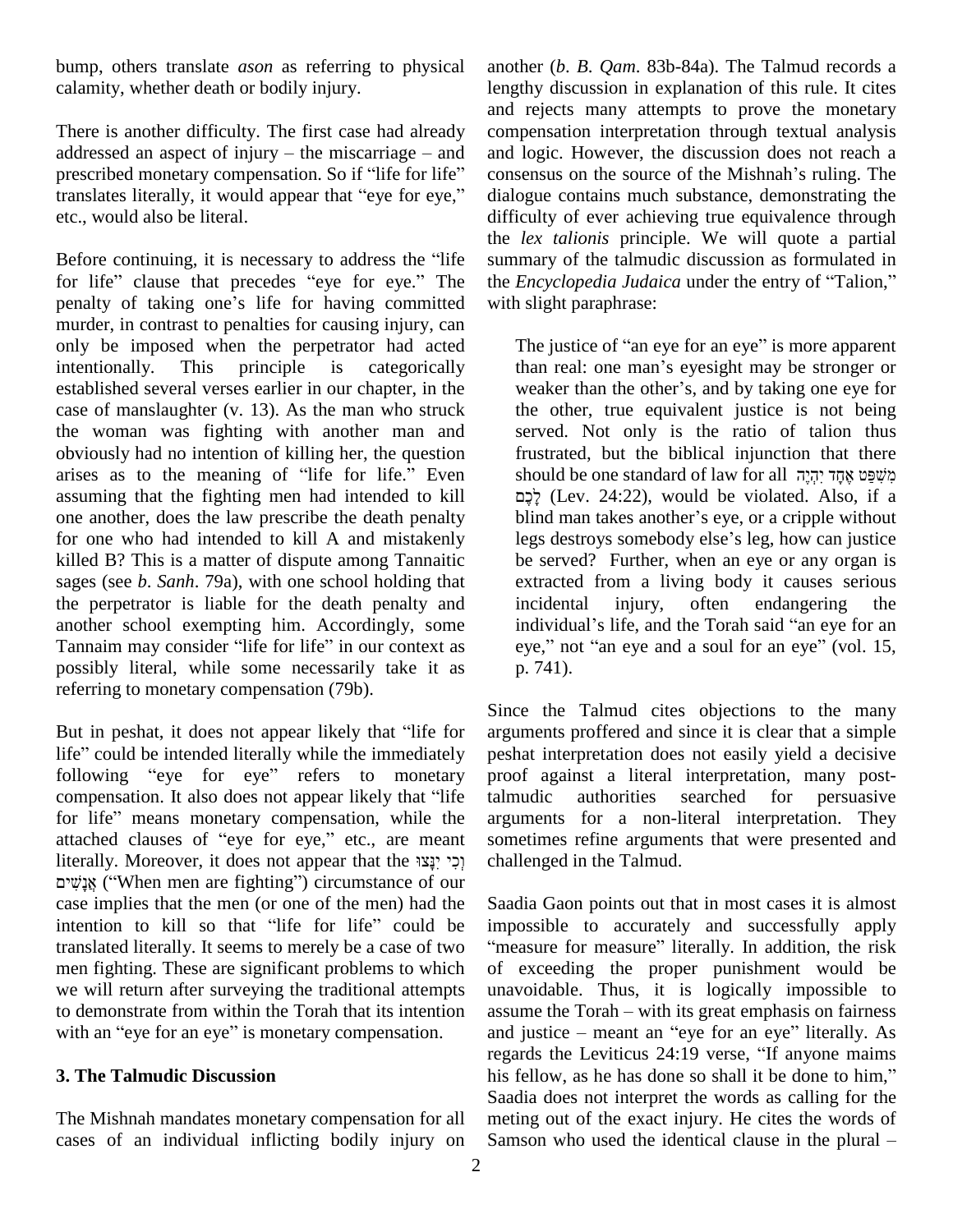"As they did to me so I did to them" (Judg.  $15:11$ ) – although he punished the Philistines in a manner different from what they had done to him. They set fire to his wife and her father; he smote a group of them a powerful blow. The equivalence is considered states [in support of this thesis]: "Do not accept fulfilled despite being a punishment of a different sort.<br>Leviticus 24:20 – the following verse in that Leviticus

Leviticus  $24:20$  – the following verse in that Leviticus context – states: "Break for break, eye for eye, tooth Leviticus 24:20 – the following verse in that Leviticus<br>
context – states: "Break for break, eye for eye, tooth d<br>
for tooth," and concludes with "as he has maimed a context – states: "Break for break, eye for eye, tooth for tooth," and concludes with "as he has maimed a man, so shall it be rendered unto him" (כֵּן יָנָהֶן בּוֹ). for tooth," and concludes with "as he has maimed a<br>man, so shall it be rendered unto him" (כֵּן יָבָּתֶן בּוֹ). inj<br>Saadia understands that clause to mean, "in proportion 19 to the degree he maimed the other person, just so is Saadia understands that clause to mean, "in proportion<br>to the degree he maimed the other person, just so is<br>punishment placed upon him," referring to the amount<br>of monetary compensation that would be considered<br>"fair" for of monetary compensation that would be considered

Others derive support for a monetary compensation prointerpretation from an earlier verse in that Leviticus wis wis passage, "One who killed an animal must pay for it, interpretation from an earlier verse in that Leviticus<br>passage, "One who killed an animal must pay for it, to<br>life for life" (24:18). The word translated "pay for it" g passage, "One who killed an animal must pay for it,<br>life for life" (24:18). The word translated "pay for it"<br> $-$  "שלְמוּה" – does not lend itself to an interpretation other than monetary compensation; accordingly, the immediately following words <sup>ì</sup>life for life<sup>î</sup> should be understood as prescribing monetary compensation, insisting on equivalence. This being the case, "eye for eye" should also be interpreted with such a meaning. immediately following words "life for life" should be understood as prescribing monetary compensation, insisting on equivalence. This being the case, "eve for

The Talmud had cited this verse as proof for the monetary compensation principle but rejected it because it was speaking of animals; language referring to animals was declared to be of a different Subsequent than language referring to humans. (The the P<br>Talmud's point may very well have been an *aggadic* evide genre than language referring to humans. (The device calculated to impart a moral lesson concerning differe Talmud's point may very well have been an *aggadic* evider device calculated to impart a moral lesson concerning different human dignity, but use of "life for life" as concerns an animal does appear to be an unusual locution.)

Ibn Ezra and others have written that the Torah text does not contain a truly decisive proof for the monetary compensation interpretation and we must rely on tradition that the latter is the meaning.

## **4. Maimonides**

The Rambam presented his arguments for monetary compensation as follows: pensation as follows:<br>
This that the Torah states, "As he has maimed a co

This that the Torah states, "As he has maimed a<br>man so shall it be rendered unto him" (Lev.  $24:20$ , does not prescribe the inflicting of injury

on one who caused injury to another  $-\infty$  he did to the other  $-$  but to imply that he is worthy of having his limb removed or be injured as he did to<br>the other and he therefore pays for the damage. It<br>states [in support of this thesis]: "Do not accept the other and he therefore pays for the damage. It ransom for the life of a murderer" (Num.  $35:31$ ) – for a murderer only there is no ransom but for one who caused the loss of a limb or other injury [we deduce that] there is ransom [monetary payment].<br>This that it states regarding [punishing] one who<br>injured another, "Your eye shall not pity" (Deut. This that it states regarding [punishing] one who 19:21), means not to have pity regarding payment, injured another, "Your eye shall not pity" (Deut.<br>19:21), means not to have pity regarding payment,<br>lest you say, "He is poor," "He did not intend 19:21), means not to have pity regarding payment,<br>lest you say, "He is poor," "He did not intend<br>it"...[But] how do we know that "eye for eye," [etc.,] means only monetary compensation? For it"...[But] how do we know that "eye for eye,"<br>[etc.,] means only monetary compensation? For<br>written together with it is "wound for wound" (Exod. 21:25), and regarding a wound it had previously stated, "when a man strikes another with a stone or a fist and he does not die but takes to bed, if he recovers...the one who struck him is guiltless, but he must pay for his idleness and his to bed, if he recovers...the one who struck him is<br>guiltless, but he must pay for his idleness and his<br>cure" (Exod. 21:18-19). ("Idleness" includes the monetary value of the damage.) From here we<br>learn that the word חֲתַּח ("in place of," "for") used<br>הַבּוּרָה תַּחַח (הַחֵּח (מִחֲח (תַּחַח) cure" (Exod. 21:18-19). ("Idleness" includes the monetary value of the damage.) From here we learn that the word  $\overline{p}$   $\overline{p}$  ("in place of," "for") used learn that the word חֲחַף ("in place of," "for") used<br>in the case of "wound for wound" ( הַבּוּרָה חַחַף<br>הַבּוּרה [v. 25]) is only monetary, so חַחַה in the case of "eye for eye" must be the same...and this is the way they judged...in every [Israelite] court since the days of Moses our Teacher until today. (*MT Laws of Wounding and Damaging*, 1:3-6)

Subsequently, in discussing this topic in his Guide for the Perplexed, the Rambam does not cite the scriptural evidence he referred to in *Mishneh Torah* but takes a different position. He writes:

The punishment meted out to someone who<br>wronged another is that he is given exactly the<br>same treatment he gave the other – if he injured wronged another is that he is given exactly the wronged another is that he is given exactly the same treatment he gave the other  $-$  if he injured the other's body, he should be injured in his same treatment he gave the other  $-$  if he injured<br>the other's body, he should be injured in his<br>body...Someone who has deprived another of a the other's body, he should be injured in his<br>body...Someone who has deprived another of a<br>limb shall be deprived of the similar limb: "As he has maimed a man so shall it be rendered unto limb shall be deprived of the similar limb: "As he<br>has maimed a man so shall it be rendered unto<br>him" (Lev. 24:20). You should not be concerned by the fact that in such cases we punish by<br>imposing monetary compensation, for here I am<br>explicating the Torah text, not the Talmud's imposing monetary compensation, for here I am pronouncements. Nevertheless, I have an opinion explicating the Torah text, not the Talmud's pronouncements. Nevertheless, I have an opinion concerning the Talmud's position that should only be expressed in person. (Guide for the Perplexed, III:41)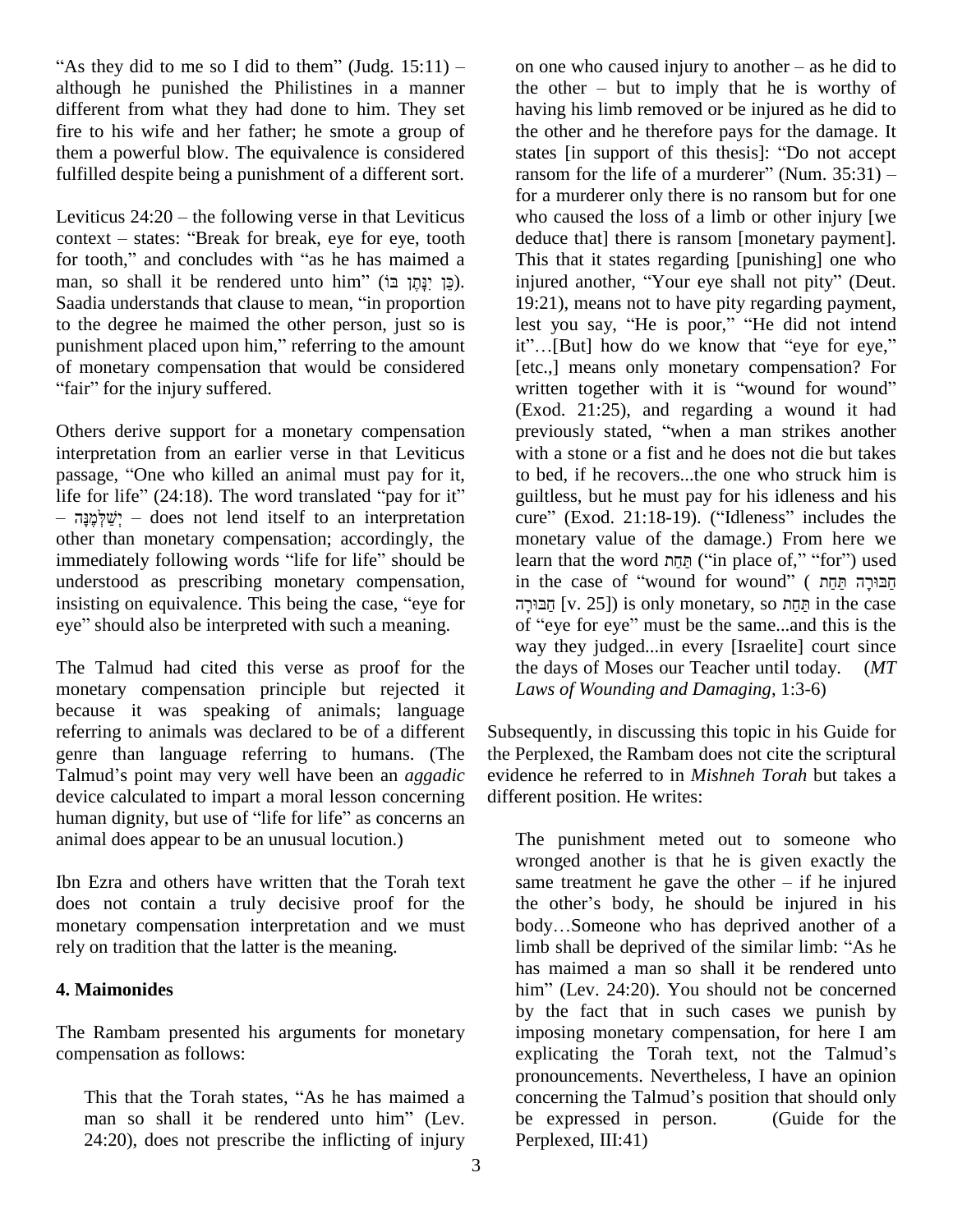Many have speculated as to his opinion that he chose not to express in writing. Moses Narbonne, the 14 century commentator on the *Guide*, wrote that he not to express in writing. Moses Narbonne, the 14<sup>th</sup> durin<br>century commentator on the *Guide*, wrote that he introd<br>thought the Rambam's view was that the sages were tradit of the opinion that the original intention of the Torah thought the Rambam's view was that the sages were<br>of the opinion that the original intention of the Torah<br>was literally an "eye for an eye." They dispensed with this application of law because of the tremendous practical difficulties involved.

If Narbonne's interpretation is correct (and others have similarly interpreted the *Moreh*), perhaps the Rambam adduced support for such an understanding have similarly interpreted the *Moreh*), perhaps the The Rambam adduced support for such an understanding exploit of the talmudic sages' view from the format and transfer upshot of the relevant talmudic discussion cited above (*b*. *B. Qam*. 83b-84a). It is replete with challenges to the interpretations that explained the Mishnah's prescription of monetary compensation, forced interpretations that the Rambam probably considered subjective or *asmakhta* (a lesson attached to the text as a mnemonic device or for another purpose, but not its true meaning). After the Talmud cites a group of Tannaitic explanations the discussion records several Amoraic explanations indicating that the former were unacceptable to the later sages. Further, after concluding the lengthy series of proofs against the the saliteral interpretation, the Talmud cites the view of the agains<br>Tanna Rabbi Eliezer, that "an eye for an eye" should includ literal interpretation, the Talmud cites the view of the agains<br>Tanna Rabbi Eliezer, that "an eye for an eye" should includ<br>be understood literally (עַיְן תַּחָּת עַיִן מַמְּשׁ). Although judgm talmudic sages of a later century reinterpreted Rabbi Eliezer as referring to something else, the Rambam may have understood the latter as apologetic, striving to reconcile Rabbi Eliezer with the Mishnah and the agreed-upon practice of monetary compensation.

## **5. Recent Discoveries**

Recent advances in uncovering the practices of the crime" ancient Near East, including discovery of several of "Retribution," p. 865). Excavations have provided<br>its major law codes and many thousands of documents much evidence that Hammurabi's judges and those its major law codes and many thousands of documents of court proceedings, have shed vast new light on the follow<br>background of this subject. They also contribute to a during<br>deeper understanding of the Torah's use of talion "an ey background of this subject. They also contribute to a terminology. We now know that the widely established practice for many centuries in the pre- Torah world of the Near East was to impose monetary compensation for inflicting physical injury, including **6. Bac** Torah world of the Near East was to impose monetary<br>compensation for inflicting physical injury, including 6.<br>when one caused the loss of another's eye or limb. The Eshnunna laws, which preceded Hammurabi by several centuries, and other ancient codes, are clear on 21 passage. Although each argument that was brought<br>in the Talmud and by later commentators to prove that this matter.

<sup>th</sup> during the later part of the  $18^{\text{th}}$  century B.C.E., Hammurabi, who began his long rule in Babylon Hammurabi, who began his long rule in Babylon<br>during the later part of the 18<sup>th</sup> century B.C.E.,<br>introduced the "eye for an eye" concept against the traditional practice of monetary compensation for physical injury. His purpose with this innovation was to improve the legal justice system by removing one of its blatant deficiencies. Prior to his reform, the causing of bodily damage was viewed as a somewhat private matter between injurer and injured. They negotiated and ultimately agreed upon a settlement. The system was rife with uneven application, negotiated and ultimately agreed upon a settlement.<br>The system was rife with uneven application,<br>exploitation and abuse. Hammurabi's reform transformed the infliction of physical damage into an objective violation with governmental guidelines as to definitive, equitable and limited punishment. A major purpose of his code appears to have been to increase justice by establishing guidelines for equity and for fairness of penalties.

As we pointed out in our *Parashat Mishpatim Part I* study, by Torah standards Hammurabi's code contained numerous serious shortcomings that reflected the thinking and standards of ancient Near Eastern society. (It limited equivalence to members of the same class, ordained the death penalty for crimes against property and for unintended consequences, included vicarious punishment, and prescribed judgment by dangerous ordeal.) But it did have some admirable goals.

To sum up regarding Hammurabi's "eye for an eye" statute: "Interpreters are widely agreed that this formula, so brutal on the face of it, actually represented an advance over earlier legal thinking both because it allowed no favoritism and because it guaranteed that the punishment could not exceed the both because it allowed no favoritism and because it<br>guaranteed that the punishment could not exceed the<br>crime" (Harper's Bible Dictionary, 1985, uaranteed that the punishment could not exceed the<br>
rime" (Harper's Bible Dictionary, 1985,<br>
Retribution," p. 865). Excavations have provided crime" (Harper's Bible Dictionary, 1985,<br>"Retribution," p. 865). Excavations have provided following them throughout the ancient Near East during the centuries before the Torah did not apply "an eye for an eye" literally. They commonly assigned monetary compensation for bodily injury as was the practice prior to Hammurabi.

#### **6. Back to Exodus 21**

We will now return to our discussion on the Exodus 21 passage. Although each argument that was brought in the Talmud and by later commentators to prove that <sup>ì</sup>"an eye for an eye" referred to monetary